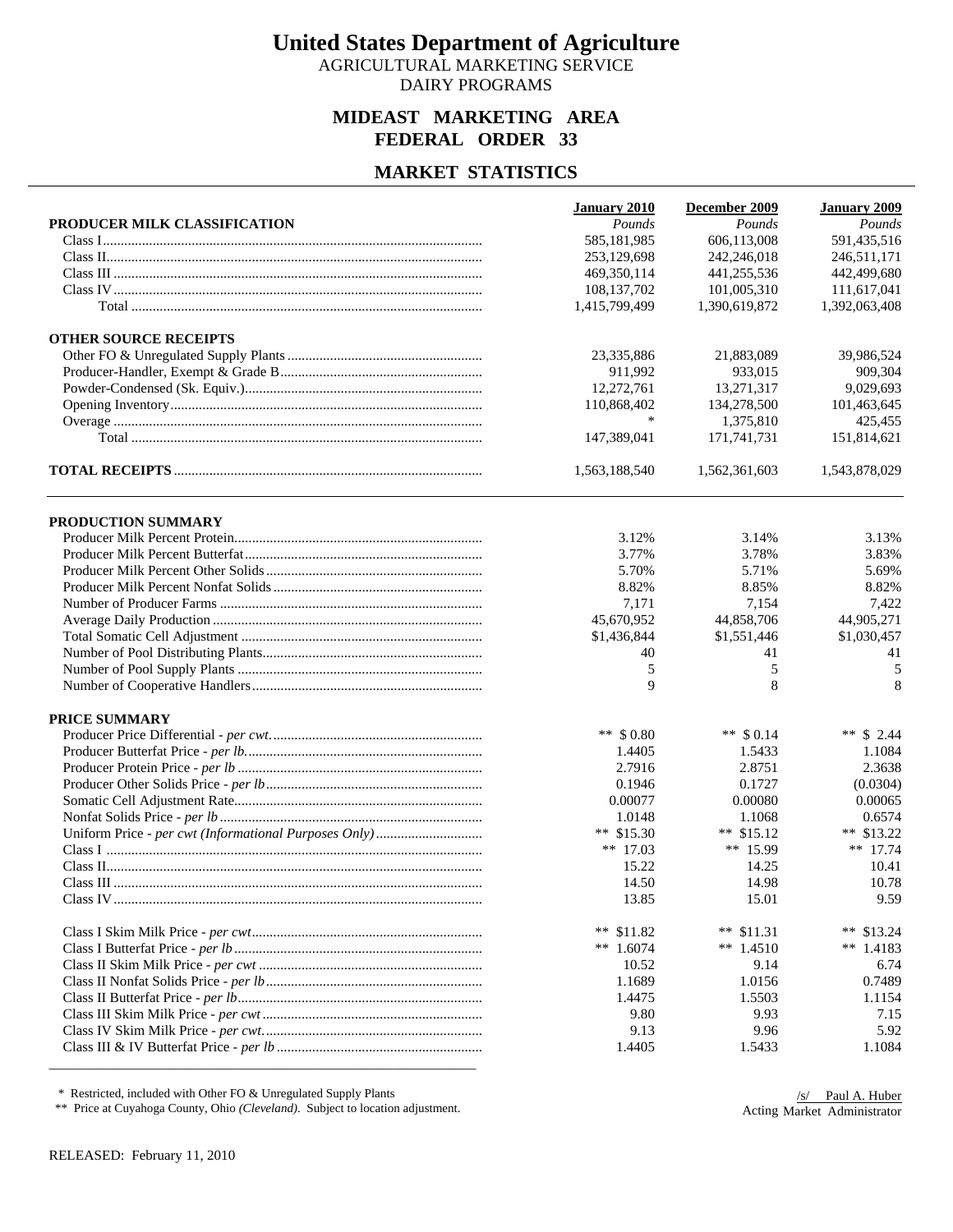AGRICULTURAL MARKETING SERVICE DAIRY PROGRAMS

### **MIDEAST MARKETING AREA FEDERAL ORDER 33**

### **MARKET STATISTICS**

|                              | February 2010 | January 2010  | February 2009 |
|------------------------------|---------------|---------------|---------------|
| PRODUCER MILK CLASSIFICATION | Pounds        | Pounds        | Pounds        |
|                              | 546,619,297   | 585,181,985   | 542,128,978   |
|                              | 193,106,052   | 253,129,698   | 234, 341, 518 |
|                              | 430,409,573   | 469,350,114   | 420,054,447   |
|                              | 89,091,251    | 108,137,702   | 81,587,205    |
|                              | 1,259,226,173 | 1,415,799,499 | 1,278,112,148 |
| <b>OTHER SOURCE RECEIPTS</b> |               |               |               |
|                              | 31,664,602    | 23,335,886    | 33,297,887    |
|                              | 831,578       | 911,992       | 1,033,427     |
|                              | 10,842,969    | 12,272,761    | 11,316,272    |
|                              | 121,938,612   | 110,868,402   | 96,894,922    |
|                              | 36,827        | $\ast$        | 1,098,517     |
|                              | 165,314,588   | 147,389,041   | 143,641,025   |
|                              | 1,424,540,761 | 1,563,188,540 | 1,421,753,173 |
| PRODUCTION SUMMARY           |               |               |               |
|                              | 3.10%         | 3.12%         | 3.09%         |
|                              | 3.73%         | 3.77%         | 3.78%         |
|                              | 5.70%         | 5.70%         | 5.69%         |
|                              | 8.80%         | 8.82%         | 8.78%         |
|                              | 7,006         | 7,171         | 7,272         |
|                              | 44,972,363    | 45,670,952    | 45,646,862    |
|                              | \$1,258,670   | \$1,436,844   | \$833,960     |
|                              | 41            | 40            | 41            |
|                              | 5             | 5             | 5             |
|                              | 9             | 9             | 8             |
| <b>PRICE SUMMARY</b>         |               |               |               |
|                              | ** $$1.10$    | ** $$0.80$    | ** $$1.52$    |
|                              | 1.4404        | 1.4405        | 1.0941        |
|                              | 2.7066        | 2.7916        | 1.9139        |
|                              | 0.1992        | 0.1946        | (0.0437)      |
|                              | 0.00076       | 0.00077       | 0.00058       |
|                              | 0.9043        | 1.0148        | 0.6472        |
|                              | ** $$15.38$   | ** $$15.30$   | ** $$10.83$   |
|                              | ** $16.84$    | ** $17.03$    | ** $12.72$    |
|                              | 15.65         | 15.22         | 10.25         |
|                              | 14.28         | 14.50         | 9.31          |
|                              | 12.90         | 13.85         | 9.45          |
|                              | ** $$12.27$   | ** $$11.82$   | ** $$9.07$    |
|                              | ** 1.4290     | ** $1.6074$   | ** $1.1340$   |
|                              | 10.97         | 10.52         | 6.63          |
|                              | 1.2189        | 1.1689        | 0.7367        |
|                              | 1.4474        | 1.4475        | 1.1011        |
|                              | 9.57          | 9.80          | 5.68          |
|                              | 8.14          | 9.13          | 5.82          |
|                              | 1.4404        | 1.4405        | 1.0941        |

\* Restricted, included with Other FO & Unregulated Supply Plants.

\*\* Price at Cuyahoga County, Ohio *(Cleveland)*. Subject to location adjustment.

Acting Market Administrator/s/ Paul A. Huber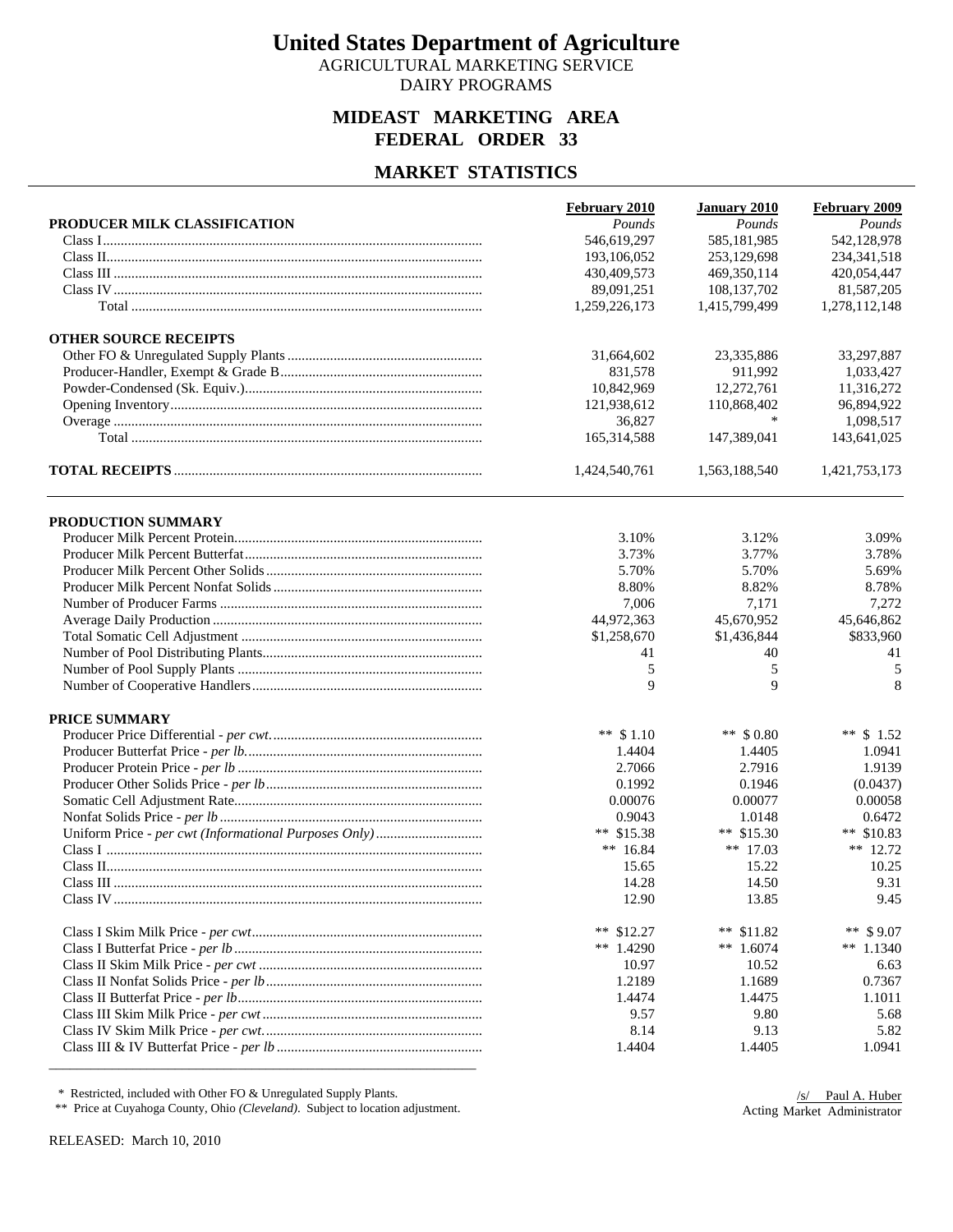AGRICULTURAL MARKETING SERVICE DAIRY PROGRAMS

### **MIDEAST MARKETING AREA FEDERAL ORDER 33**

### **MARKET STATISTICS**

|                              | <b>March 2010</b>     | February 2010         | <b>March 2009</b>     |
|------------------------------|-----------------------|-----------------------|-----------------------|
| PRODUCER MILK CLASSIFICATION | Pounds<br>591,780,390 | Pounds<br>546,619,297 | Pounds<br>574,053,721 |
|                              |                       |                       |                       |
|                              | 505,118,736           | 430,409,573           | 451,078,082           |
|                              | 94,544,570            | 89,091,251            | 116,728,766           |
|                              | 1,474,823,404         | 1,259,226,173         | 1,406,841,147         |
| <b>OTHER SOURCE RECEIPTS</b> |                       |                       |                       |
|                              | 40,579,442            | 31,664,602            | 50,725,115            |
|                              | 1,033,068             | 831,578               | 1,229,661             |
|                              | 16,050,261            | 10,842,969            | 14,570,519            |
|                              | 120,614,985           | 121,938,612           | 99,886,963            |
|                              |                       | 36,827                | 99,511                |
|                              | 178,277,756           | 165,314,588           | 166,511,769           |
|                              | 1,653,101,160         | 1,424,540,761         | 1,573,352,916         |
| PRODUCTION SUMMARY           |                       |                       |                       |
|                              | 3.06%                 | 3.10%                 | 3.06%                 |
|                              | 3.68%                 | 3.73%                 | 3.74%                 |
|                              | 5.71%                 | 5.70%                 | 5.69%                 |
|                              | 8.77%                 | 8.80%                 | 8.75%                 |
|                              | 7,027                 | 7,006                 | 7,248                 |
|                              | 47,574,949            | 44,972,363            | 45,381,972            |
|                              | \$1,317,618           | \$1,258,670           | \$962,730             |
|                              | 41                    | 41                    | 41                    |
|                              | 5                     | 5                     | 5                     |
|                              | 9                     | 9                     | 9                     |
| PRICE SUMMARY                |                       |                       |                       |
|                              | ** $$1.74$            | ** $$1.10$            | $*$ \$ 0.29           |
|                              | 1.5347                | 1.4404                | 1.1594                |
|                              | 2.1311                | 2.7066                | 2.1973                |
|                              | 0.1823                | 0.1992                | (0.0339)              |
|                              | 0.00068               | 0.00076               | 0.00063               |
|                              | 0.8688                | 0.9043                | 0.6423                |
|                              | ** $$14.52$           | ** $$15.38$           | $*$ \$10.73           |
|                              | ** 16.34              | ** 16.84              | $*11.43$              |
|                              | 14.46                 | 15.65                 | 10.36                 |
|                              | 12.78                 | 14.28                 | 10.44                 |
|                              | 12.92                 | 12.90                 | 9.64                  |
|                              | ** $$11.60$           | ** $$12.27$           | $*$ \$7.81            |
|                              | $**$ 1.4715           | ** $1.4290$           | $*1.1118$             |
|                              | 9.39                  | 10.97                 | 6.51                  |
|                              | 1.0433                | 1.2189                | 0.7233                |
|                              | 1.5417                | 1.4474                | 1.1664                |
|                              | 7.68                  | 9.57                  | 6.61                  |
|                              | 7.82                  | 8.14                  | 5.78                  |
|                              | 1.5347                | 1.4404                | 1.1594                |

\* Restricted, included with Other FO & Unregulated Supply Plants.

\*\* Price at Cuyahoga County, Ohio *(Cleveland)*. Subject to location adjustment.

Acting Market Administrator/s/ Paul A. Huber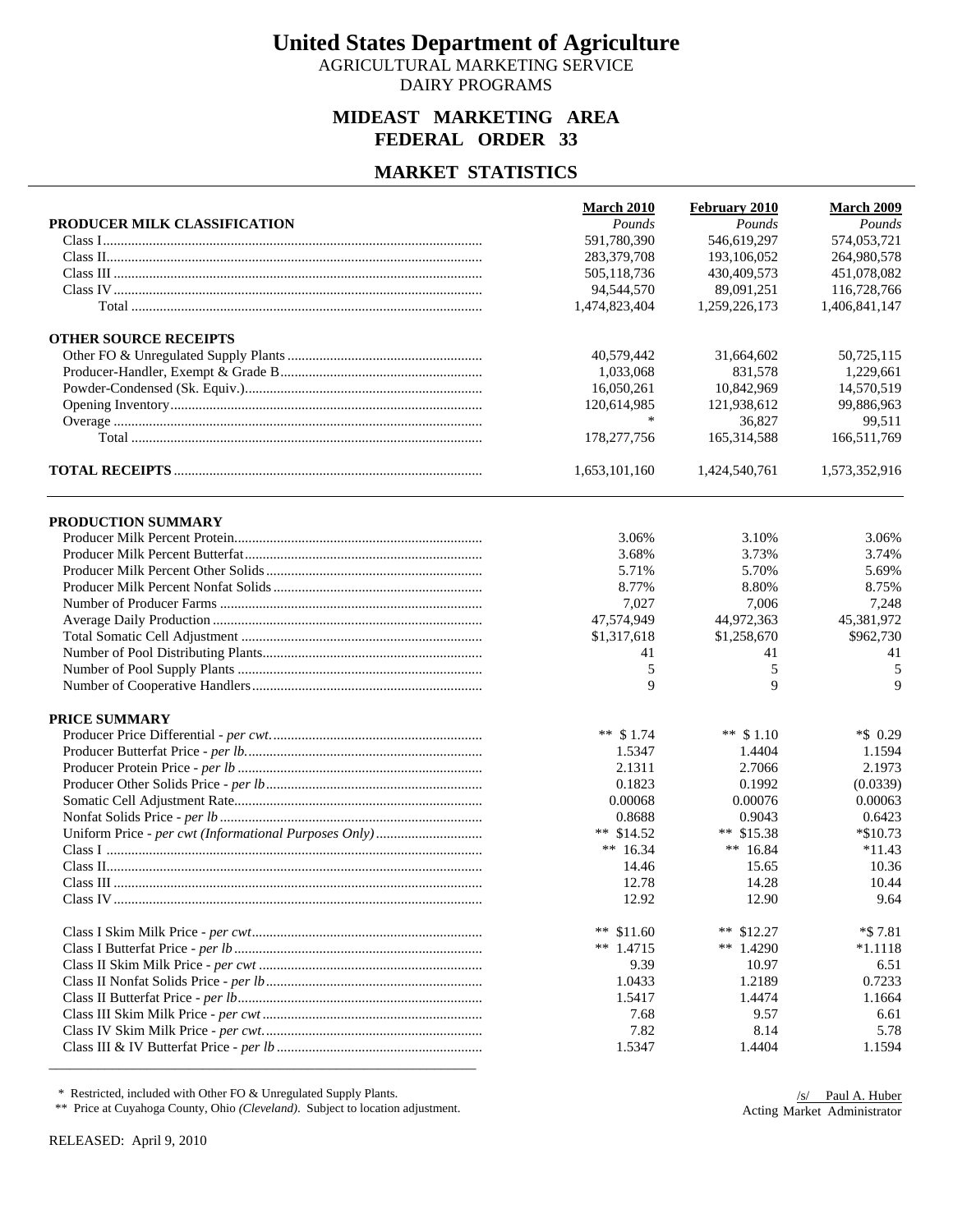AGRICULTURAL MARKETING SERVICE DAIRY PROGRAMS

### **MIDEAST MARKETING AREA FEDERAL ORDER 33**

### **MARKET STATISTICS**

|                              | April 2010    | <b>March 2010</b> | <b>April 2009</b> |
|------------------------------|---------------|-------------------|-------------------|
| PRODUCER MILK CLASSIFICATION | Pounds        | Pounds            | Pounds            |
|                              | 539,146,115   | 591,780,390       | 559,712,778       |
|                              | 270,430,233   | 283,379,708       | 277, 275, 953     |
|                              | 513,569,476   | 505,118,736       | 468, 633, 628     |
|                              | 130,256,023   | 94,544,570        | 109,102,093       |
|                              | 1,453,401,847 | 1,474,823,404     | 1,414,724,452     |
| <b>OTHER SOURCE RECEIPTS</b> |               |                   |                   |
|                              | 35,095,419    | 40,579,442        | 58,464,650        |
|                              | 1,052,488     | 1.033.068         | 1.079.051         |
|                              | 16,887,943    | 16,050,261        | 14,904,917        |
|                              | 100,112,664   | 120,614,985       | 100,535,599       |
|                              | 16,932        | $\ast$            | 1,103,784         |
|                              | 153,165,446   | 178, 277, 756     | 176,088,001       |
|                              | 1,606,567,293 | 1,653,101,160     | 1,590,812,453     |
| PRODUCTION SUMMARY           |               |                   |                   |
|                              | 3.02%         | 3.06%             | 3.03%             |
|                              | 3.61%         | 3.68%             | 3.69%             |
|                              | 5.72%         | 5.71%             | 5.69%             |
|                              | 8.74%         | 8.77%             | 8.72%             |
|                              | 7,221         | 7,027             | 7,231             |
|                              | 48,446,728    | 47,574,949        | 47,157,482        |
|                              | \$1,338,956   | \$1,317,618       | \$1,146,261       |
|                              | 41            | 41                | 41                |
|                              | 5             | 5                 | 5                 |
|                              | 10            | 9                 | 8                 |
| PRICE SUMMARY                |               |                   |                   |
|                              | ** $$1.11$    | ** $$1.74$        | ** $$0.50$        |
|                              | 1.5813        | 1.5347            | 1.2049            |
|                              | 2.1449        | 2.1311            | 2.2009            |
|                              | 0.1702        | 0.1823            | (0.0043)          |
|                              | 0.00069       | 0.00068           | 0.00064           |
|                              | 0.9435        | 0.8688            | 0.6452            |
|                              | ** $$14.03$   | ** $$14.52$       | ** $$11.28$       |
|                              | ** $15.22$    | ** $16.34$        | ** 12.36          |
|                              | 13.78         | 14.46             | 10.49             |
|                              | 12.92         | 12.78             | 10.78             |
|                              | 13.73         | 12.92             | 9.82              |
|                              | ** $$10.19$   | ** $$11.60$       | **<br>\$8.56      |
|                              | ** $1.5379$   | $**$ 1.4715       | ** $1.1700$       |
|                              | 8.52          | 9.39              | 6.47              |
|                              | 0.9467        | 1.0433            | 0.7189            |
|                              | 1.5883        | 1.5417            | 1.2119            |
|                              | 7.65          | 7.68              | 6.80              |
|                              | 8.49          | 7.82              | 5.81              |
|                              | 1.5813        | 1.5347            | 1.2049            |

\* Restricted, included with Other FO & Unregulated Supply Plants.

\*\* Price at Cuyahoga County, Ohio *(Cleveland)*. Subject to location adjustment.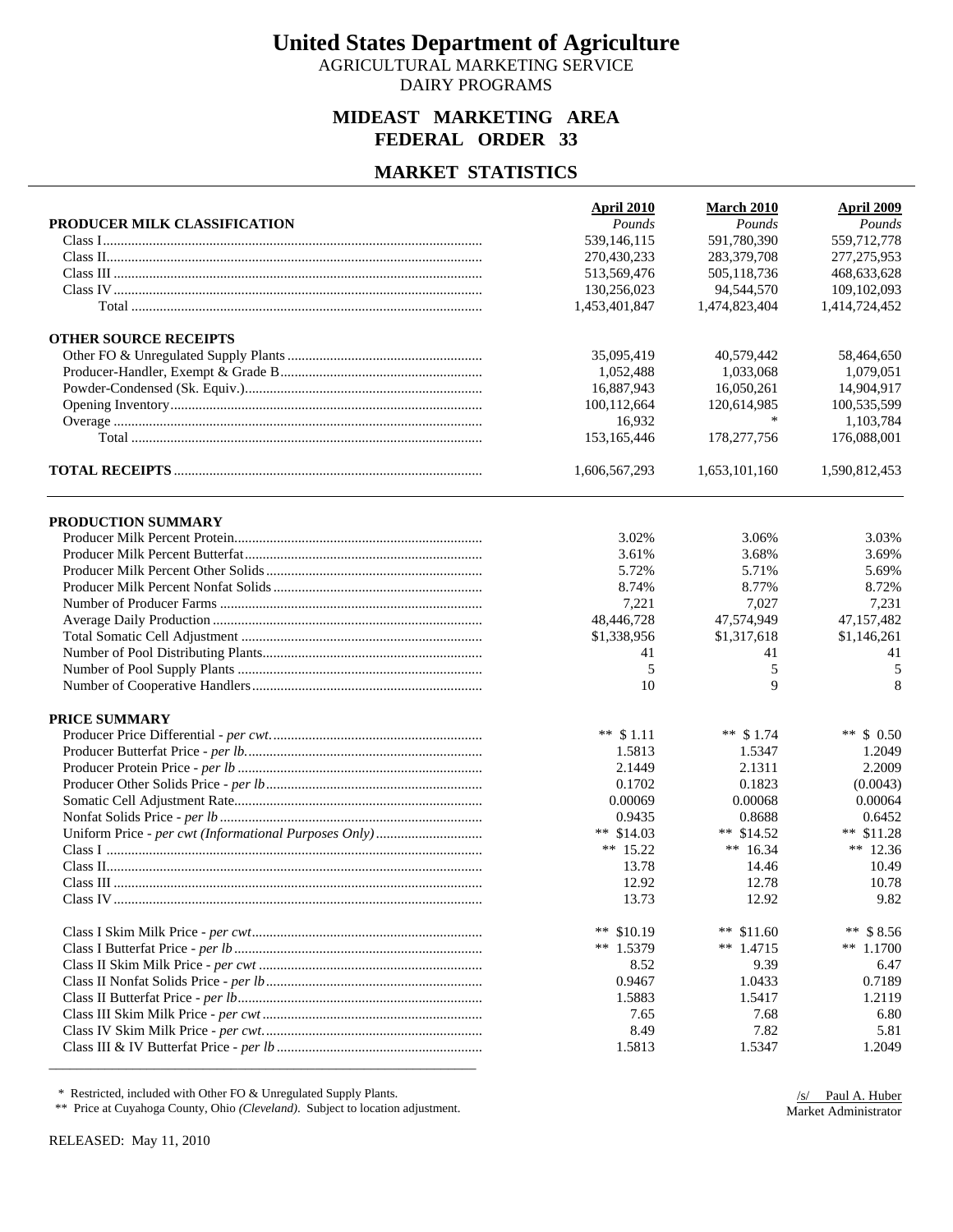AGRICULTURAL MARKETING SERVICE DAIRY PROGRAMS

### **MIDEAST MARKETING AREA FEDERAL ORDER 33**

### **MARKET STATISTICS**

|                              | <b>May 2010</b> | <b>April 2010</b> | <b>May 2009</b> |
|------------------------------|-----------------|-------------------|-----------------|
| PRODUCER MILK CLASSIFICATION | Pounds          | Pounds            | Pounds          |
|                              | 525,555,650     | 539.146.115       | 563,644,459     |
|                              | 187,783,538     | 270,430,233       | 280, 222, 223   |
|                              | 553,840,281     | 513,569,476       | 525,345,607     |
|                              | 144,056,145     | 130,256,023       | 124,297,669     |
|                              | 1,411,235,614   | 1,453,401,847     | 1,493,509,958   |
| <b>OTHER SOURCE RECEIPTS</b> |                 |                   |                 |
|                              | 25,202,201      | 35,095,419        | 54,253,366      |
|                              | 1,442,270       | 1,052,488         | 1,306,754       |
|                              | 14,941,425      | 16,887,943        | 17,311,124      |
|                              | 91,688,160      | 100,112,664       | 99,795,149      |
|                              | *               | 16,932            | 21,747          |
|                              | 133,274,056     | 153,165,446       | 172,688,140     |
|                              | 1,544,509,670   | 1,606,567,293     | 1,666,198,098   |
| PRODUCTION SUMMARY           |                 |                   |                 |
|                              | 2.99%           | 3.02%             | 3.00%           |
|                              | 3.58%           | 3.61%             | 3.62%           |
|                              | 5.73%           | 5.72%             | 5.70%           |
|                              | 8.72%           | 8.74%             | 8.70%           |
|                              |                 |                   |                 |
|                              | 7,151           | 7,221             | 7,230           |
|                              | 45,523,729      | 48,446,728        | 48,177,741      |
|                              | \$1,366,045     | \$1,338,956       | \$1,081,350     |
|                              | 40              | 41                | 42              |
|                              | 3               | 5                 | 5               |
|                              | 9               | 10                | 8               |
| PRICE SUMMARY                |                 |                   |                 |
|                              | ** $$1.38$      | ** $$1.11$        | ** $$1.43$      |
|                              | 1.7058          | 1.5813            | 1.2648          |
|                              | 2.1523          | 2.1449            | 1.7454          |
|                              | 0.1704          | 0.1702            | 0.0336          |
|                              | 0.00071         | 0.00069           | 0.00058         |
|                              | 1.0734          | 0.9435            | 0.6574          |
|                              | ** $$14.76$     | ** $$14.03$       | ** $$11.27$     |
|                              | ** 15.80        | ** $15.22$        | ** 12.97        |
|                              | 14.90           | 13.78             | 10.71           |
|                              | 13.38           | 12.92             | 9.84            |
|                              | 15.29           | 13.73             | 10.14           |
|                              |                 |                   |                 |
|                              | ** $$10.53$     | ** $$10.19$       | ** $$9.01$      |
|                              | ** $1.6120$     | $**$ 1.5379       | ** $1.2219$     |
|                              | 9.23            | 8.52              | 6.49            |
|                              | 1.0256          | 0.9467            | 0.7211          |
|                              | 1.7128          | 1.5883            | 1.2718          |
|                              | 7.68            | 7.65              | 5.61            |
|                              | 9.66            | 8.49              | 5.92            |
|                              | 1.7058          | 1.5813            | 1.2648          |
|                              |                 |                   |                 |

\* Restricted, included with Other FO & Unregulated Supply Plants.

\*\* Price at Cuyahoga County, Ohio *(Cleveland)*. Subject to location adjustment.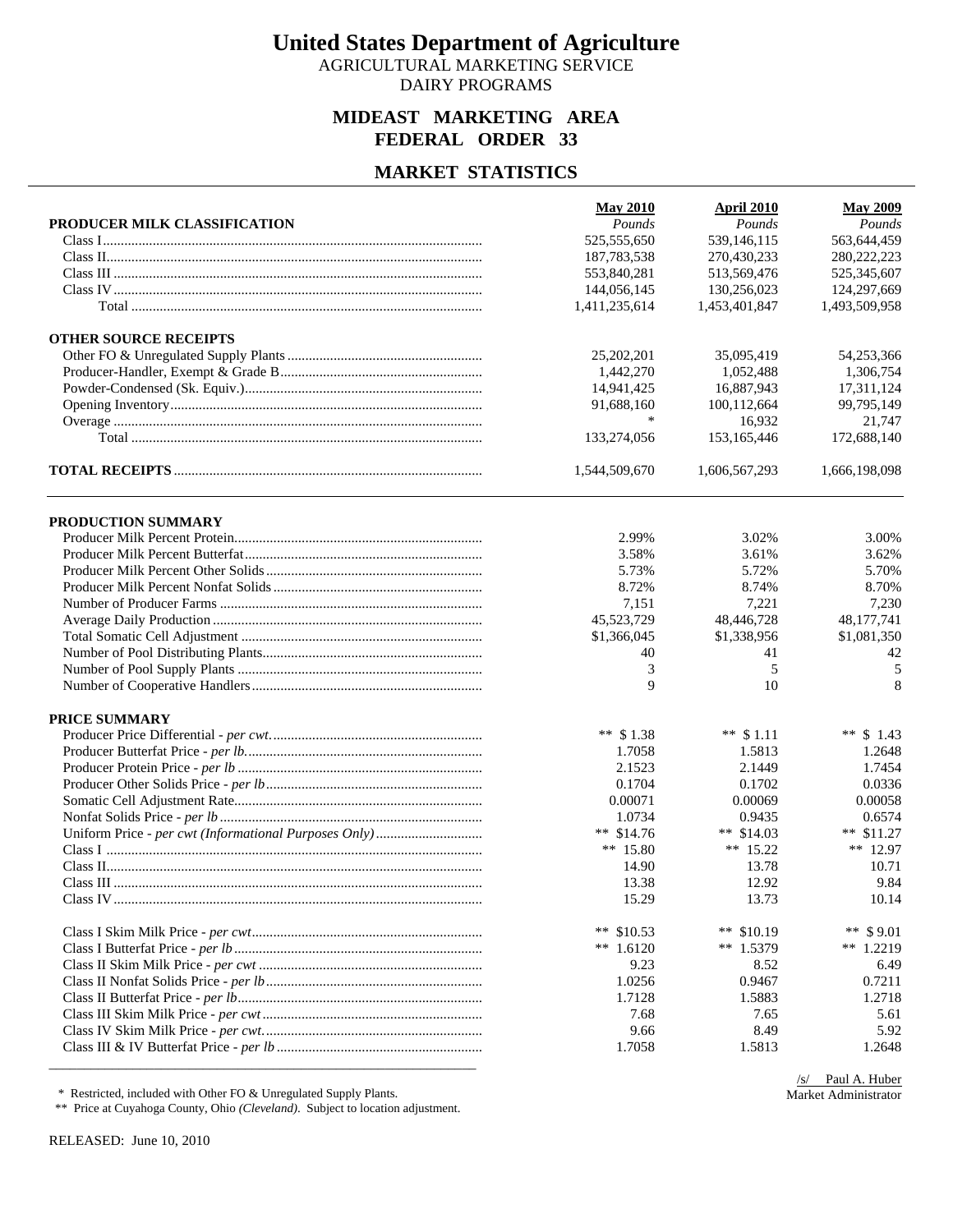AGRICULTURAL MARKETING SERVICE DAIRY PROGRAMS

### **MIDEAST MARKETING AREA FEDERAL ORDER 33**

### **MARKET STATISTICS**

|                              | <b>June 2010</b> | <b>May 2010</b> | <b>June 2009</b> |
|------------------------------|------------------|-----------------|------------------|
| PRODUCER MILK CLASSIFICATION | Pounds           | Pounds          | Pounds           |
|                              | 480,149,091      | 525,555,650     | 528,269,033      |
|                              | 209,780,735      | 187,783,538     | 289,501,396      |
|                              | 507,390,303      | 553,840,281     | 511,842,393      |
|                              | 123,896,799      | 144,056,145     | 101,389,213      |
|                              | 1,321,216,928    | 1,411,235,614   | 1,431,002,035    |
| <b>OTHER SOURCE RECEIPTS</b> |                  |                 |                  |
|                              | 26,988,512       | 25,202,201      | 36,941,501       |
|                              | 1,352,817        | 1,442,270       | 1,261,115        |
|                              | 16,954,406       | 14,941,425      | 17,709,019       |
|                              | 108,256,454      | 91,688,160      | 119,997,894      |
|                              | 23,996           | $\ast$          | 142,164          |
|                              | 153,576,185      | 133,274,056     | 176,051,693      |
|                              | 1,474,793,113    | 1,544,509,670   | 1,607,053,728    |
| PRODUCTION SUMMARY           |                  |                 |                  |
|                              | 2.94%            | 2.99%           | 2.96%            |
|                              | 3.51%            | 3.58%           | 3.58%            |
|                              | 5.72%            | 5.73%           | 5.71%            |
|                              | 8.66%            | 8.72%           | 8.67%            |
|                              | 7,028            | 7,151           | 7,210            |
|                              | 44,040,564       | 45,523,729      | 47,700,068       |
|                              | \$1,072,492      | \$1,366,045     | \$945,512        |
|                              | 40               | 40              | 41               |
|                              | 5                | 3               | 5                |
|                              | 7                | 9               | 8                |
| <b>PRICE SUMMARY</b>         |                  |                 |                  |
|                              | ** $$1.98$       | ** $$1.38$      | ** $$1.02$       |
|                              | 1.7234           | 1.7058          | 1.2544           |
|                              | 2.2040           | 2.1523          | 1.7283           |
|                              | 0.1748           | 0.1704          | 0.0723           |
|                              | 0.00072          | 0.00071         | 0.00057          |
|                              | 1.0843           | 1.0734          | 0.6715           |
|                              | ** $$15.60$      | $**$ \$14.76    | ** \$10.99       |
|                              | ** $17.28$       | ** $15.80$      | ** $12.08$       |
|                              | 16.01            | 14.90           | 10.79            |
|                              | 13.62            | 13.38           | 9.97             |
|                              | 15.45            | 15.29           | 10.22            |
|                              |                  |                 |                  |
|                              | ** $$11.61$      | ** $$10.53$     | ** $$7.91$       |
|                              | $**$ 1.7355      | ** $1.6120$     | $**$ 1.2717      |
|                              | 10.31            | 9.23            | 6.61             |
|                              | 1.1456           | 1.0256          | 0.7344           |
|                              | 1.7304           | 1.7128          | 1.2614           |
|                              | 7.86             | 7.68            | 5.78             |
|                              | 9.76             | 9.66            | 6.04             |
|                              | 1.7234           | 1.7058          | 1.2544           |

\* Restricted, included with Other FO & Unregulated Supply Plants.

\*\* Price at Cuyahoga County, Ohio *(Cleveland)*. Subject to location adjustment.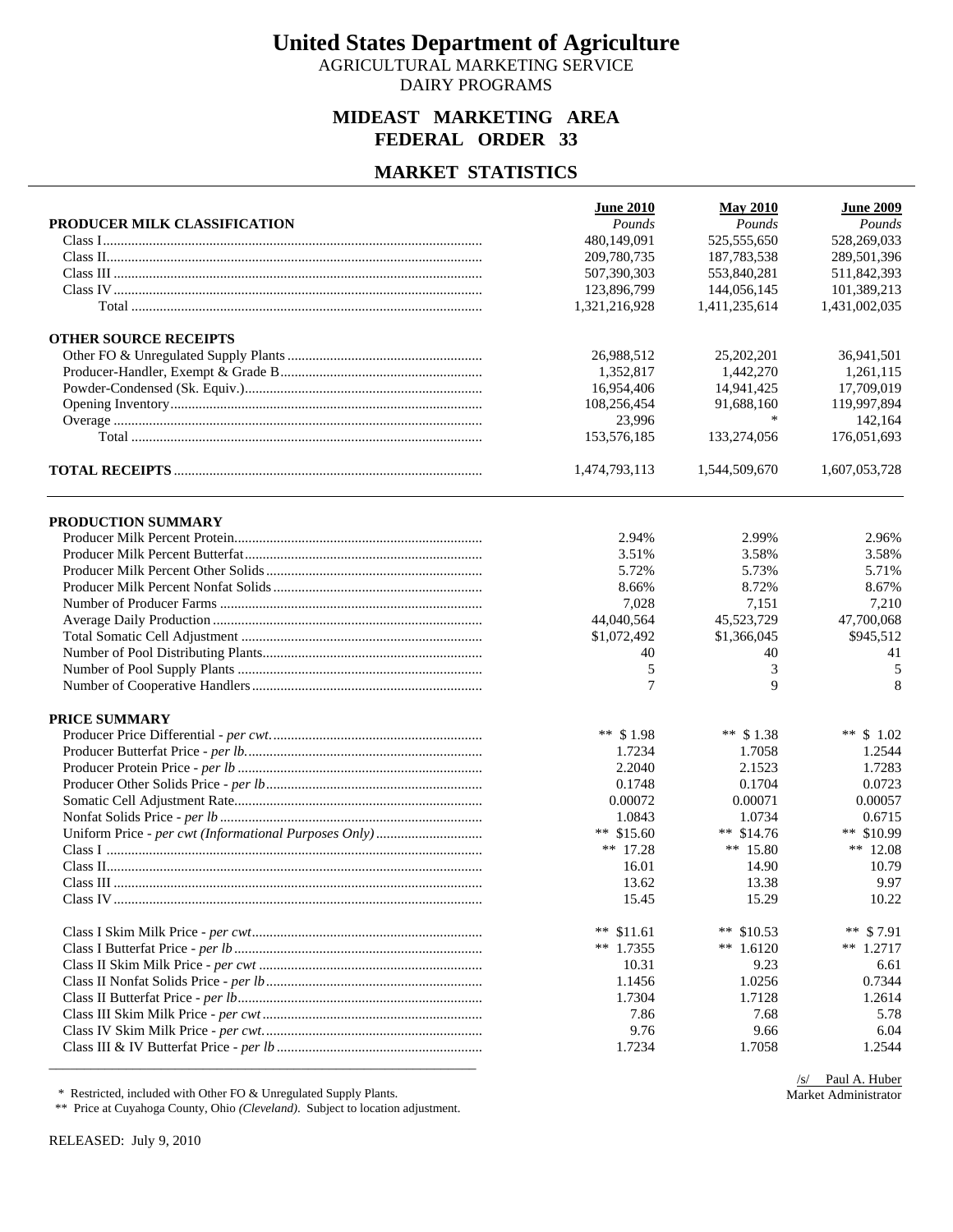AGRICULTURAL MARKETING SERVICE DAIRY PROGRAMS

### **MIDEAST MARKETING AREA FEDERAL ORDER 33**

### **MARKET STATISTICS**

|                              | <b>July 2010</b> | <b>June 2010</b> | <b>July 2009</b> |
|------------------------------|------------------|------------------|------------------|
| PRODUCER MILK CLASSIFICATION | Pounds           | Pounds           | Pounds           |
|                              | 506,431,790      | 480,149,091      | 552,723,981      |
|                              | 170,191,040      | 209,780,735      | 292,613,145      |
|                              | 521,407,404      | 507,390,303      | 518,416,074      |
|                              | 79,560,055       | 123,896,799      | 96,537,424       |
|                              | 1,277,590,289    | 1,321,216,928    | 1,460,290,624    |
| <b>OTHER SOURCE RECEIPTS</b> |                  |                  |                  |
|                              | 36,804,040       | 26,988,512       | 34,584,762       |
|                              | 1,119,767        | 1,352,817        | 1,247,636        |
|                              | 15,834,031       | 16,954,406       | 18,300,988       |
|                              | 93,003,363       | 108,256,454      | 95,926,883       |
|                              | 14,037           | 23,996           | 237,333          |
|                              | 146,775,238      | 153,576,185      | 150,297,602      |
|                              | 1,424,365,527    | 1,474,793,113    | 1,610,588,226    |
| PRODUCTION SUMMARY           |                  |                  |                  |
|                              | 2.92%            | 2.94%            | 2.96%            |
|                              | 3.49%            | 3.51%            | 3.55%            |
|                              | 5.71%            | 5.72%            | 5.69%            |
|                              | 8.63%            | 8.66%            | 8.65%            |
|                              | 6,681            | 7,028            | 7,168            |
|                              | 41,212,590       | 44,040,564       | 47,106,149       |
|                              | \$898,885        | \$1,072,492      | \$796,462        |
|                              | 40               | 40               | 42               |
|                              | 3                | 5                | 5                |
|                              | 8                | $\overline{7}$   | 8                |
| PRICE SUMMARY                |                  |                  |                  |
|                              | $*$ \$ 2.38      | $*$ \$1.98       | $*$ \$ 1.10      |
|                              | 1.8964           | 1.7234           | 1.2438           |
|                              | 2.0515           | 2.2040           | 1.6970           |
|                              | 0.1700           | 0.1748           | 0.0949           |
|                              | 0.00073          | 0.00072          | 0.00057          |
|                              | 1.0493           | 1.0843           | 0.6677           |
|                              | $*$ \$16.12      | $*$ \$15.60      | $*$ \$11.07      |
|                              | $*17.66$         | $*17.28$         | $*12.26$         |
|                              | 17.10            | 16.01            | 10.87            |
|                              | 13.74            | 13.62            | 9.97             |
|                              | 15.75            | 15.45            | 10.15            |
|                              | $*$ \$12.12      | $*$ \$11.61      | $*$ \$ 8.03      |
|                              | $*1.7039$        | $*1.7355$        | $*1.2882$        |
|                              | 10.82            | 10.31            | 6.73             |
|                              | 1.2022           | 1.1456           | 0.7478           |
|                              | 1.9034           | 1.7304           | 1.2508           |
|                              | 7.36             | 7.86             | 5.82             |
|                              | 9.44             | 9.76             | 6.01             |
|                              | 1.8964           | 1.7234           | 1.2438           |

\* Price at Cuyahoga County, Ohio *(Cleveland)*. Subject to location adjustment.

RELEASED: August 11, 2010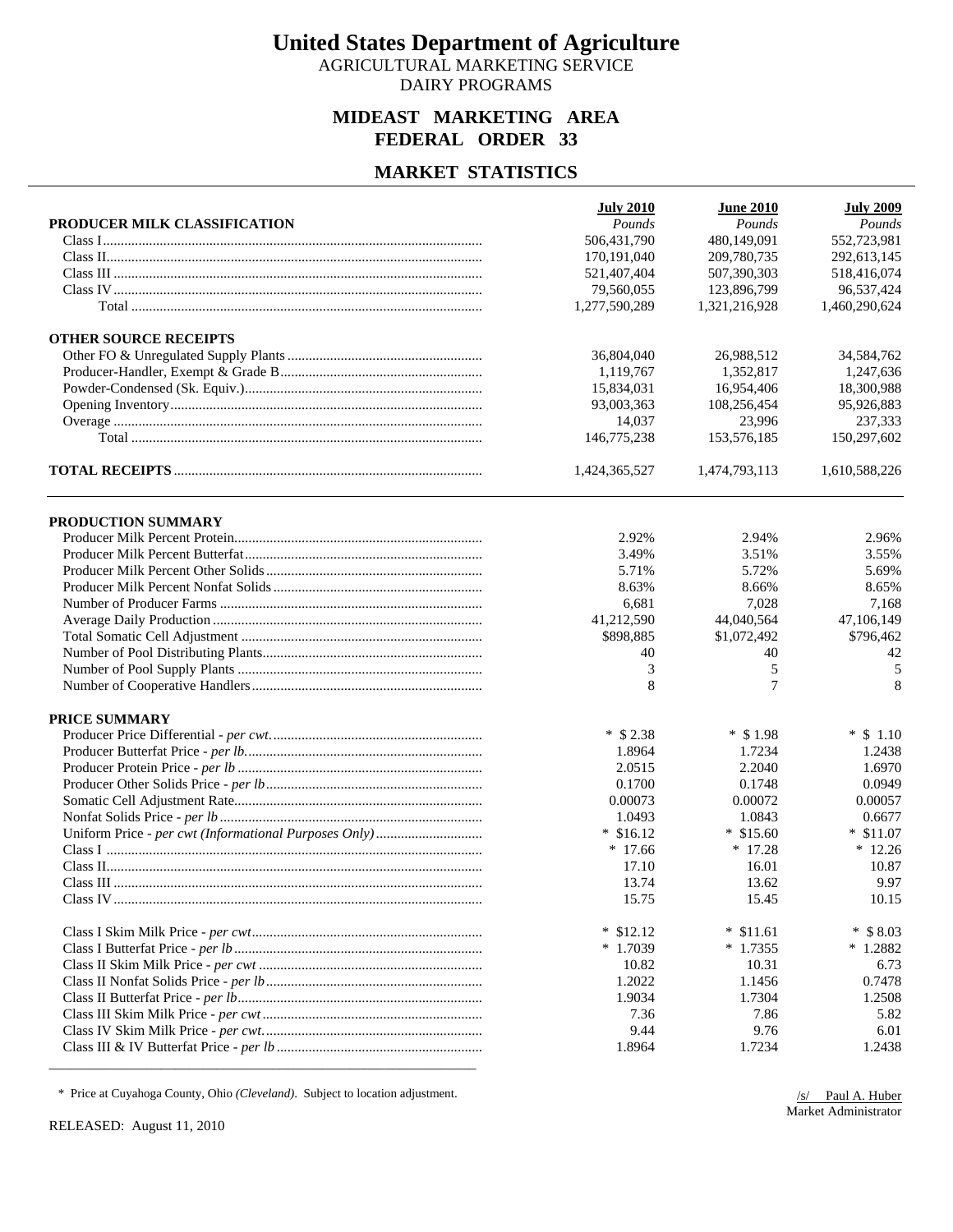AGRICULTURAL MARKETING SERVICE DAIRY PROGRAMS

### **MIDEAST MARKETING AREA FEDERAL ORDER 33**

### **MARKET STATISTICS**

|                              | <b>August 2010</b> | <b>July 2010</b> | <b>August 2009</b> |
|------------------------------|--------------------|------------------|--------------------|
| PRODUCER MILK CLASSIFICATION | Pounds             | Pounds           | Pounds             |
|                              | 526,439,725        | 506,431,790      | 557,383,246        |
|                              | 209,628,356        | 170,191,040      | 302,100,768        |
|                              | 475,934,867        | 521,407,404      | 421,751,132        |
|                              | 51,874,674         | 79,560,055       | 96,902,204         |
|                              | 1,263,877,622      | 1,277,590,289    | 1,378,137,350      |
| <b>OTHER SOURCE RECEIPTS</b> |                    |                  |                    |
|                              | 38,499,246         | 36,804,040       | 21,455,560         |
|                              | 1,155,630          | 1,119,767        | 1,163,611          |
|                              | 14,583,339         | 15,834,031       | 16,439,903         |
|                              | 93,017,936         | 93,003,363       | 102,965,460        |
|                              | $\overline{0}$     | 14,037           | 127,539            |
|                              | 147,256,151        | 146,775,238      | 142,152,073        |
|                              | 1,411,133,773      | 1,424,365,527    | 1,520,289,423      |
| PRODUCTION SUMMARY           |                    |                  |                    |
|                              | 2.95%              | 2.92%            | 2.97%              |
|                              | 3.51%              | 3.49%            | 3.58%              |
|                              | 5.69%              | 5.71%            | 5.69%              |
|                              | 8.64%              | 8.63%            | 8.66%              |
|                              | 6,852              | 6,681            | 7,129              |
|                              | 40,770,246         | 41,212,590       | 44,456,044         |
|                              | \$899,366          | \$898,885        | \$801,909          |
|                              | 40                 | 40               | 43                 |
|                              |                    |                  |                    |
|                              | 5<br>8             | 3<br>8           | 6<br>8             |
|                              |                    |                  |                    |
| <b>PRICE SUMMARY</b>         |                    |                  |                    |
|                              | $*$ \$1.58         | $*$ \$ 2.38      | $*$ \$ 0.27        |
|                              | 2.0336             | 1.8964           | 1.2491             |
|                              | 2.3788             | 2.0515           | 2.1009             |
|                              | 0.1647             | 0.1700           | 0.0962             |
|                              | 0.00080            | 0.00073          | 0.00063            |
|                              | 0.9780             | 1.0493           | 0.6918             |
|                              | $*$ \$16.76        | $*$ \$16.12      | $*$ \$11.47        |
|                              | $*17.77$           | $*17.66$         | $*12.04$           |
|                              | 16.98              | 17.10            | 10.86              |
|                              | 15.18              | 13.74            | 11.20              |
|                              | 15.61              | 15.75            | 10.38              |
|                              |                    |                  |                    |
|                              | $*$ \$11.49        | $*$ \$12.12      | $*$ \$8.00         |
|                              | $*1.9099$          | $*1.7039$        | $*1.2349$          |
|                              | 10.19              | 10.82            | 6.70               |
|                              | 1.1322             | 1.2022           | 0.7444             |
|                              | 2.0406             | 1.9034           | 1.2561             |
|                              | 8.35               | 7.36             | 7.08               |
|                              | 8.80               | 9.44             | 6.23               |
|                              | 2.0336             | 1.8964           | 1.2491             |

\* Price at Cuyahoga County, Ohio *(Cleveland)*. Subject to location adjustment.

RELEASED: September 10, 2010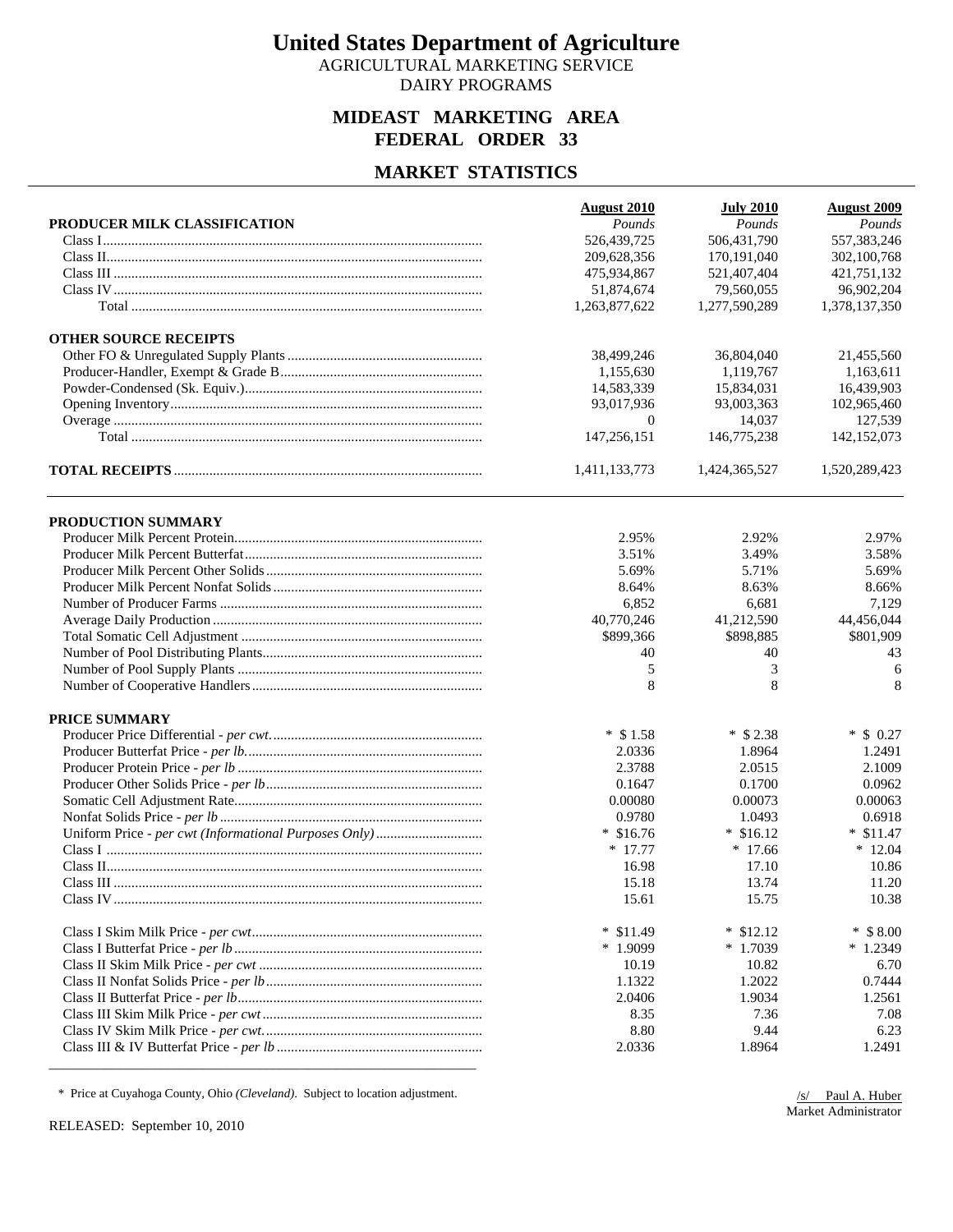AGRICULTURAL MARKETING SERVICE DAIRY PROGRAMS

### **MIDEAST MARKETING AREA FEDERAL ORDER 33**

#### **MARKET STATISTICS**

| Pounds<br>Pounds<br>Pounds<br>PRODUCER MILK CLASSIFICATION<br>544,532,102<br>571,376,302<br>526,439,725<br>176,926,897<br>209,628,356<br>279,257,929<br>475,934,867<br>390,544,307<br>472,197,768<br>58,276,732<br>51,874,674<br>65,060,174<br>1,251,933,499<br>1,263,877,622<br>1,306,238,712<br><b>OTHER SOURCE RECEIPTS</b><br>34,138,534<br>38,240,792<br>38,499,246<br>1,086,441<br>1,155,630<br>1,016,716<br>14,480,241<br>12,817,657<br>14,583,339<br>103,229,925<br>93,017,936<br>113,503,689<br>43,305<br>242,546<br>$\overline{0}$<br>155,418,120<br>147,256,151<br>163,381,726<br>1,407,351,619<br>1,411,133,773<br>1,469,620,438<br>PRODUCTION SUMMARY<br>3.05%<br>2.95%<br>3.05%<br>3.51%<br>3.61%<br>3.64%<br>5.69%<br>5.69%<br>5.68%<br>8.74%<br>8.64%<br>8.73%<br>6,877<br>6,852<br>7,108<br>41,731,117<br>40,770,246<br>43,541,290<br>\$1,155,972<br>\$899,366<br>\$979,800<br>40<br>40<br>42<br>5<br>4<br>5<br>8<br>8<br>8<br>PRICE SUMMARY<br>$*$ \$ 1.00<br>$*$ \$1.58<br>$*$ \$ (0.04)<br>2.4044<br>2.0336<br>1.2226<br>2.3057<br>2.3788<br>2.4243<br>0.1673<br>0.1647<br>0.1018<br>0.00068<br>0.00085<br>0.00080<br>0.9780<br>0.9608<br>0.7906<br>$*$ \$12.07<br>$*$ \$17.26<br>$*$ \$16.76<br>$*12.93$<br>$*17.50$<br>$*17.77$<br>16.98<br>17.60<br>11.01<br>16.26<br>15.18<br>12.11<br>16.76<br>15.61<br>11.15<br>$*$ \$ 8.74<br>$*$ \$10.79<br>$*$ \$11.49<br>$*1.9099$<br>$*2.0247$<br>$*1.2846$<br>9.49<br>10.19<br>6.95<br>1.1322<br>1.0544<br>0.7722<br>2.4114<br>2.0406<br>1.2296<br>8.35<br>8.13<br>8.12<br>8.80<br>8.65<br>7.12<br>2.4044<br>2.0336<br>1.2226 | September 2010 | <b>August 2010</b> | September 2009 |
|-----------------------------------------------------------------------------------------------------------------------------------------------------------------------------------------------------------------------------------------------------------------------------------------------------------------------------------------------------------------------------------------------------------------------------------------------------------------------------------------------------------------------------------------------------------------------------------------------------------------------------------------------------------------------------------------------------------------------------------------------------------------------------------------------------------------------------------------------------------------------------------------------------------------------------------------------------------------------------------------------------------------------------------------------------------------------------------------------------------------------------------------------------------------------------------------------------------------------------------------------------------------------------------------------------------------------------------------------------------------------------------------------------------------------------------------------------------------------------------------------------------------------------------------------------------------------------------------------|----------------|--------------------|----------------|
|                                                                                                                                                                                                                                                                                                                                                                                                                                                                                                                                                                                                                                                                                                                                                                                                                                                                                                                                                                                                                                                                                                                                                                                                                                                                                                                                                                                                                                                                                                                                                                                               |                |                    |                |
|                                                                                                                                                                                                                                                                                                                                                                                                                                                                                                                                                                                                                                                                                                                                                                                                                                                                                                                                                                                                                                                                                                                                                                                                                                                                                                                                                                                                                                                                                                                                                                                               |                |                    |                |
|                                                                                                                                                                                                                                                                                                                                                                                                                                                                                                                                                                                                                                                                                                                                                                                                                                                                                                                                                                                                                                                                                                                                                                                                                                                                                                                                                                                                                                                                                                                                                                                               |                |                    |                |
|                                                                                                                                                                                                                                                                                                                                                                                                                                                                                                                                                                                                                                                                                                                                                                                                                                                                                                                                                                                                                                                                                                                                                                                                                                                                                                                                                                                                                                                                                                                                                                                               |                |                    |                |
|                                                                                                                                                                                                                                                                                                                                                                                                                                                                                                                                                                                                                                                                                                                                                                                                                                                                                                                                                                                                                                                                                                                                                                                                                                                                                                                                                                                                                                                                                                                                                                                               |                |                    |                |
|                                                                                                                                                                                                                                                                                                                                                                                                                                                                                                                                                                                                                                                                                                                                                                                                                                                                                                                                                                                                                                                                                                                                                                                                                                                                                                                                                                                                                                                                                                                                                                                               |                |                    |                |
|                                                                                                                                                                                                                                                                                                                                                                                                                                                                                                                                                                                                                                                                                                                                                                                                                                                                                                                                                                                                                                                                                                                                                                                                                                                                                                                                                                                                                                                                                                                                                                                               |                |                    |                |
|                                                                                                                                                                                                                                                                                                                                                                                                                                                                                                                                                                                                                                                                                                                                                                                                                                                                                                                                                                                                                                                                                                                                                                                                                                                                                                                                                                                                                                                                                                                                                                                               |                |                    |                |
|                                                                                                                                                                                                                                                                                                                                                                                                                                                                                                                                                                                                                                                                                                                                                                                                                                                                                                                                                                                                                                                                                                                                                                                                                                                                                                                                                                                                                                                                                                                                                                                               |                |                    |                |
|                                                                                                                                                                                                                                                                                                                                                                                                                                                                                                                                                                                                                                                                                                                                                                                                                                                                                                                                                                                                                                                                                                                                                                                                                                                                                                                                                                                                                                                                                                                                                                                               |                |                    |                |
|                                                                                                                                                                                                                                                                                                                                                                                                                                                                                                                                                                                                                                                                                                                                                                                                                                                                                                                                                                                                                                                                                                                                                                                                                                                                                                                                                                                                                                                                                                                                                                                               |                |                    |                |
|                                                                                                                                                                                                                                                                                                                                                                                                                                                                                                                                                                                                                                                                                                                                                                                                                                                                                                                                                                                                                                                                                                                                                                                                                                                                                                                                                                                                                                                                                                                                                                                               |                |                    |                |
|                                                                                                                                                                                                                                                                                                                                                                                                                                                                                                                                                                                                                                                                                                                                                                                                                                                                                                                                                                                                                                                                                                                                                                                                                                                                                                                                                                                                                                                                                                                                                                                               |                |                    |                |
|                                                                                                                                                                                                                                                                                                                                                                                                                                                                                                                                                                                                                                                                                                                                                                                                                                                                                                                                                                                                                                                                                                                                                                                                                                                                                                                                                                                                                                                                                                                                                                                               |                |                    |                |
|                                                                                                                                                                                                                                                                                                                                                                                                                                                                                                                                                                                                                                                                                                                                                                                                                                                                                                                                                                                                                                                                                                                                                                                                                                                                                                                                                                                                                                                                                                                                                                                               |                |                    |                |
|                                                                                                                                                                                                                                                                                                                                                                                                                                                                                                                                                                                                                                                                                                                                                                                                                                                                                                                                                                                                                                                                                                                                                                                                                                                                                                                                                                                                                                                                                                                                                                                               |                |                    |                |
|                                                                                                                                                                                                                                                                                                                                                                                                                                                                                                                                                                                                                                                                                                                                                                                                                                                                                                                                                                                                                                                                                                                                                                                                                                                                                                                                                                                                                                                                                                                                                                                               |                |                    |                |
|                                                                                                                                                                                                                                                                                                                                                                                                                                                                                                                                                                                                                                                                                                                                                                                                                                                                                                                                                                                                                                                                                                                                                                                                                                                                                                                                                                                                                                                                                                                                                                                               |                |                    |                |
|                                                                                                                                                                                                                                                                                                                                                                                                                                                                                                                                                                                                                                                                                                                                                                                                                                                                                                                                                                                                                                                                                                                                                                                                                                                                                                                                                                                                                                                                                                                                                                                               |                |                    |                |
|                                                                                                                                                                                                                                                                                                                                                                                                                                                                                                                                                                                                                                                                                                                                                                                                                                                                                                                                                                                                                                                                                                                                                                                                                                                                                                                                                                                                                                                                                                                                                                                               |                |                    |                |
|                                                                                                                                                                                                                                                                                                                                                                                                                                                                                                                                                                                                                                                                                                                                                                                                                                                                                                                                                                                                                                                                                                                                                                                                                                                                                                                                                                                                                                                                                                                                                                                               |                |                    |                |
|                                                                                                                                                                                                                                                                                                                                                                                                                                                                                                                                                                                                                                                                                                                                                                                                                                                                                                                                                                                                                                                                                                                                                                                                                                                                                                                                                                                                                                                                                                                                                                                               |                |                    |                |
|                                                                                                                                                                                                                                                                                                                                                                                                                                                                                                                                                                                                                                                                                                                                                                                                                                                                                                                                                                                                                                                                                                                                                                                                                                                                                                                                                                                                                                                                                                                                                                                               |                |                    |                |
|                                                                                                                                                                                                                                                                                                                                                                                                                                                                                                                                                                                                                                                                                                                                                                                                                                                                                                                                                                                                                                                                                                                                                                                                                                                                                                                                                                                                                                                                                                                                                                                               |                |                    |                |
|                                                                                                                                                                                                                                                                                                                                                                                                                                                                                                                                                                                                                                                                                                                                                                                                                                                                                                                                                                                                                                                                                                                                                                                                                                                                                                                                                                                                                                                                                                                                                                                               |                |                    |                |
|                                                                                                                                                                                                                                                                                                                                                                                                                                                                                                                                                                                                                                                                                                                                                                                                                                                                                                                                                                                                                                                                                                                                                                                                                                                                                                                                                                                                                                                                                                                                                                                               |                |                    |                |
|                                                                                                                                                                                                                                                                                                                                                                                                                                                                                                                                                                                                                                                                                                                                                                                                                                                                                                                                                                                                                                                                                                                                                                                                                                                                                                                                                                                                                                                                                                                                                                                               |                |                    |                |
|                                                                                                                                                                                                                                                                                                                                                                                                                                                                                                                                                                                                                                                                                                                                                                                                                                                                                                                                                                                                                                                                                                                                                                                                                                                                                                                                                                                                                                                                                                                                                                                               |                |                    |                |
|                                                                                                                                                                                                                                                                                                                                                                                                                                                                                                                                                                                                                                                                                                                                                                                                                                                                                                                                                                                                                                                                                                                                                                                                                                                                                                                                                                                                                                                                                                                                                                                               |                |                    |                |
|                                                                                                                                                                                                                                                                                                                                                                                                                                                                                                                                                                                                                                                                                                                                                                                                                                                                                                                                                                                                                                                                                                                                                                                                                                                                                                                                                                                                                                                                                                                                                                                               |                |                    |                |
|                                                                                                                                                                                                                                                                                                                                                                                                                                                                                                                                                                                                                                                                                                                                                                                                                                                                                                                                                                                                                                                                                                                                                                                                                                                                                                                                                                                                                                                                                                                                                                                               |                |                    |                |
|                                                                                                                                                                                                                                                                                                                                                                                                                                                                                                                                                                                                                                                                                                                                                                                                                                                                                                                                                                                                                                                                                                                                                                                                                                                                                                                                                                                                                                                                                                                                                                                               |                |                    |                |
|                                                                                                                                                                                                                                                                                                                                                                                                                                                                                                                                                                                                                                                                                                                                                                                                                                                                                                                                                                                                                                                                                                                                                                                                                                                                                                                                                                                                                                                                                                                                                                                               |                |                    |                |
|                                                                                                                                                                                                                                                                                                                                                                                                                                                                                                                                                                                                                                                                                                                                                                                                                                                                                                                                                                                                                                                                                                                                                                                                                                                                                                                                                                                                                                                                                                                                                                                               |                |                    |                |
|                                                                                                                                                                                                                                                                                                                                                                                                                                                                                                                                                                                                                                                                                                                                                                                                                                                                                                                                                                                                                                                                                                                                                                                                                                                                                                                                                                                                                                                                                                                                                                                               |                |                    |                |
|                                                                                                                                                                                                                                                                                                                                                                                                                                                                                                                                                                                                                                                                                                                                                                                                                                                                                                                                                                                                                                                                                                                                                                                                                                                                                                                                                                                                                                                                                                                                                                                               |                |                    |                |
|                                                                                                                                                                                                                                                                                                                                                                                                                                                                                                                                                                                                                                                                                                                                                                                                                                                                                                                                                                                                                                                                                                                                                                                                                                                                                                                                                                                                                                                                                                                                                                                               |                |                    |                |
|                                                                                                                                                                                                                                                                                                                                                                                                                                                                                                                                                                                                                                                                                                                                                                                                                                                                                                                                                                                                                                                                                                                                                                                                                                                                                                                                                                                                                                                                                                                                                                                               |                |                    |                |
|                                                                                                                                                                                                                                                                                                                                                                                                                                                                                                                                                                                                                                                                                                                                                                                                                                                                                                                                                                                                                                                                                                                                                                                                                                                                                                                                                                                                                                                                                                                                                                                               |                |                    |                |
|                                                                                                                                                                                                                                                                                                                                                                                                                                                                                                                                                                                                                                                                                                                                                                                                                                                                                                                                                                                                                                                                                                                                                                                                                                                                                                                                                                                                                                                                                                                                                                                               |                |                    |                |
|                                                                                                                                                                                                                                                                                                                                                                                                                                                                                                                                                                                                                                                                                                                                                                                                                                                                                                                                                                                                                                                                                                                                                                                                                                                                                                                                                                                                                                                                                                                                                                                               |                |                    |                |
|                                                                                                                                                                                                                                                                                                                                                                                                                                                                                                                                                                                                                                                                                                                                                                                                                                                                                                                                                                                                                                                                                                                                                                                                                                                                                                                                                                                                                                                                                                                                                                                               |                |                    |                |
|                                                                                                                                                                                                                                                                                                                                                                                                                                                                                                                                                                                                                                                                                                                                                                                                                                                                                                                                                                                                                                                                                                                                                                                                                                                                                                                                                                                                                                                                                                                                                                                               |                |                    |                |
|                                                                                                                                                                                                                                                                                                                                                                                                                                                                                                                                                                                                                                                                                                                                                                                                                                                                                                                                                                                                                                                                                                                                                                                                                                                                                                                                                                                                                                                                                                                                                                                               |                |                    |                |
|                                                                                                                                                                                                                                                                                                                                                                                                                                                                                                                                                                                                                                                                                                                                                                                                                                                                                                                                                                                                                                                                                                                                                                                                                                                                                                                                                                                                                                                                                                                                                                                               |                |                    |                |

\* Price at Cuyahoga County, Ohio *(Cleveland)*. Subject to location adjustment.

RELEASED: October 11, 2010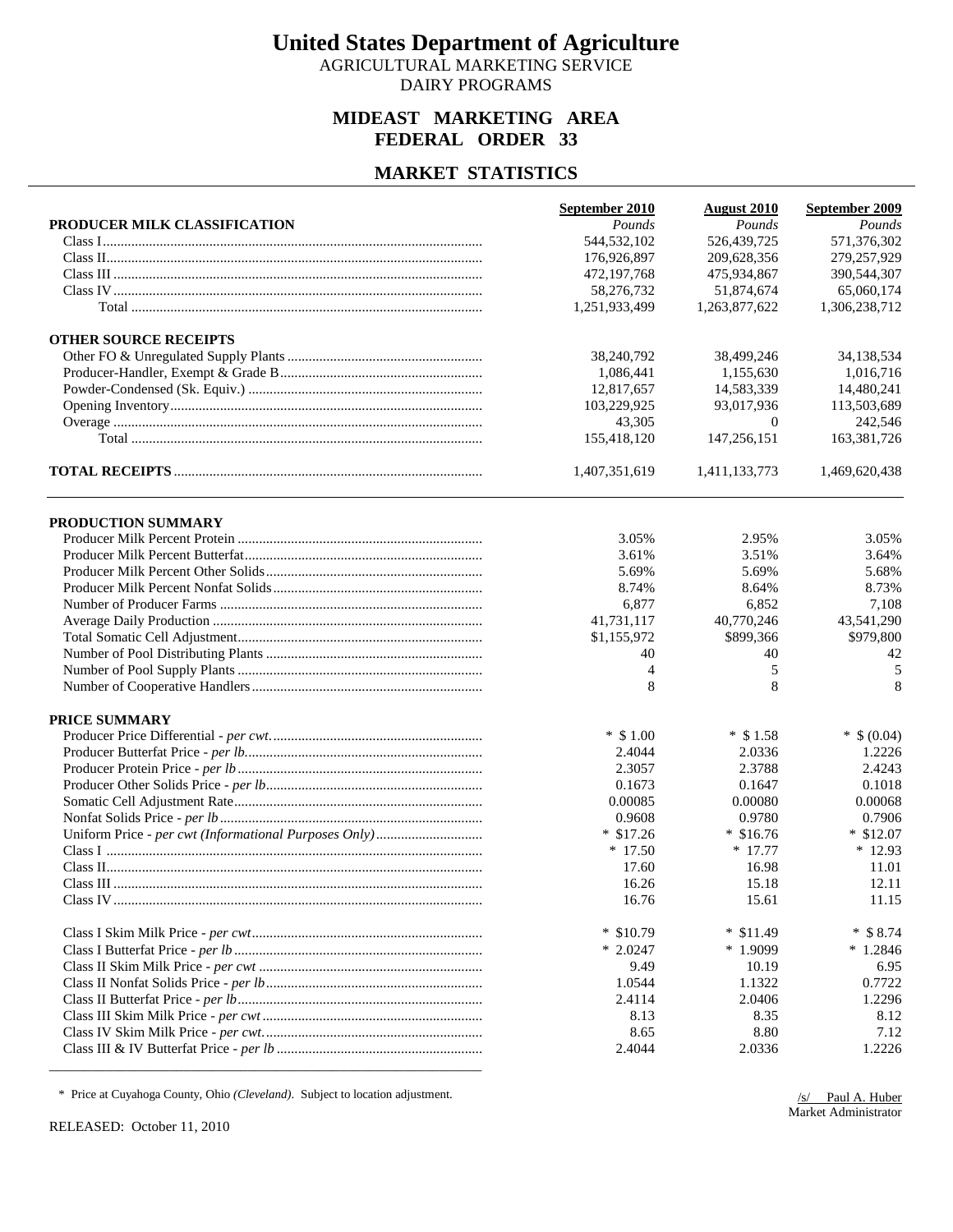AGRICULTURAL MARKETING SERVICE DAIRY PROGRAMS

### **MIDEAST MARKETING AREA FEDERAL ORDER 33**

#### **MARKET STATISTICS**

|                              | October 2010  | September 2010 | October 2009  |
|------------------------------|---------------|----------------|---------------|
| PRODUCER MILK CLASSIFICATION | Pounds        | Pounds         | Pounds        |
|                              | 546,616,502   | 544,532,102    | 618,054,033   |
|                              | 245,975,328   | 176,926,897    | 258,891,071   |
|                              | 501,293,510   | 472,197,768    | 391,352,926   |
|                              | 64,859,739    | 58,276,732     | 67,754,053    |
|                              | 1,358,745,079 | 1,251,933,499  | 1,336,052,083 |
| <b>OTHER SOURCE RECEIPTS</b> |               |                |               |
|                              | 31,188,826    | 38,240,792     | 31,430,677    |
|                              | 1,048,573     | 1,086,441      | 991,992       |
|                              | 10.985.293    | 12,817,657     | 19,656,308    |
|                              | 113,921,493   | 103,229,925    | 107,354,218   |
|                              | 380,210       | 43,305         | 1,786,123     |
|                              | 157,524,395   | 155,418,120    | 161,219,318   |
|                              | 1,516,269,474 | 1,407,351,619  | 1,497,271,401 |
| PRODUCTION SUMMARY           |               |                |               |
|                              | 3.14%         | 3.05%          | 3.14%         |
|                              | 3.74%         | 3.61%          | 3.76%         |
|                              | 5.69%         | 5.69%          | 5.70%         |
|                              | 8.83%         | 8.74%          | 8.84%         |
|                              | 6,906         | 6,877          | 7,124         |
|                              | 43,830,486    | 41,731,117     | 43,098,454    |
|                              | \$1,617,784   | \$1,155,972    | \$1,217,916   |
|                              | 41            | 40             | 42            |
|                              | 6             | $\overline{4}$ | 6             |
|                              | 7             | 8              | 8             |
| PRICE SUMMARY                |               |                |               |
|                              | $*$ \$ 0.62   | $*$ \$ 1.00    | $*$ \$ 0.32   |
|                              | 2.4436        | 2.4044         | 1.2752        |
|                              | 2.4739        | 2.3057         | 2.5584        |
|                              | 0.1736        | 0.1673         | 0.1228        |
|                              | 0.00088       | 0.00085        | 0.00071       |
|                              | 0.9896        | 0.9608         | 0.8506        |
|                              | $*$ \$17.56   | $*$ \$17.26    | $*$ \$13.14   |
|                              | $*18.58$      | $*17.50$       | $*14.35$      |
|                              | 17.57         | 17.60          | 11.93         |
|                              | 16.94         | 16.26          | 12.82         |
|                              | 17.15         | 16.76          | 11.86         |
|                              | $*$ \$10.62   | $*$ \$10.79    | $*$ \$10.43   |
|                              | $*2.3794$     | $*2.0247$      | $*1.2241$     |
|                              | 9.32          | 9.49           | 7.71          |
|                              | 1.0356        | 1.0544         | 0.8567        |
|                              | 2.4506        | 2.4114         | 1.2822        |
|                              | 8.69          | 8.13           | 8.66          |
|                              | 8.91          | 8.65           | 7.66          |
|                              | 2.4436        | 2.4044         | 1.2752        |

\* Price at Cuyahoga County, Ohio *(Cleveland)*. Subject to location adjustment.

RELEASED: November 11, 2010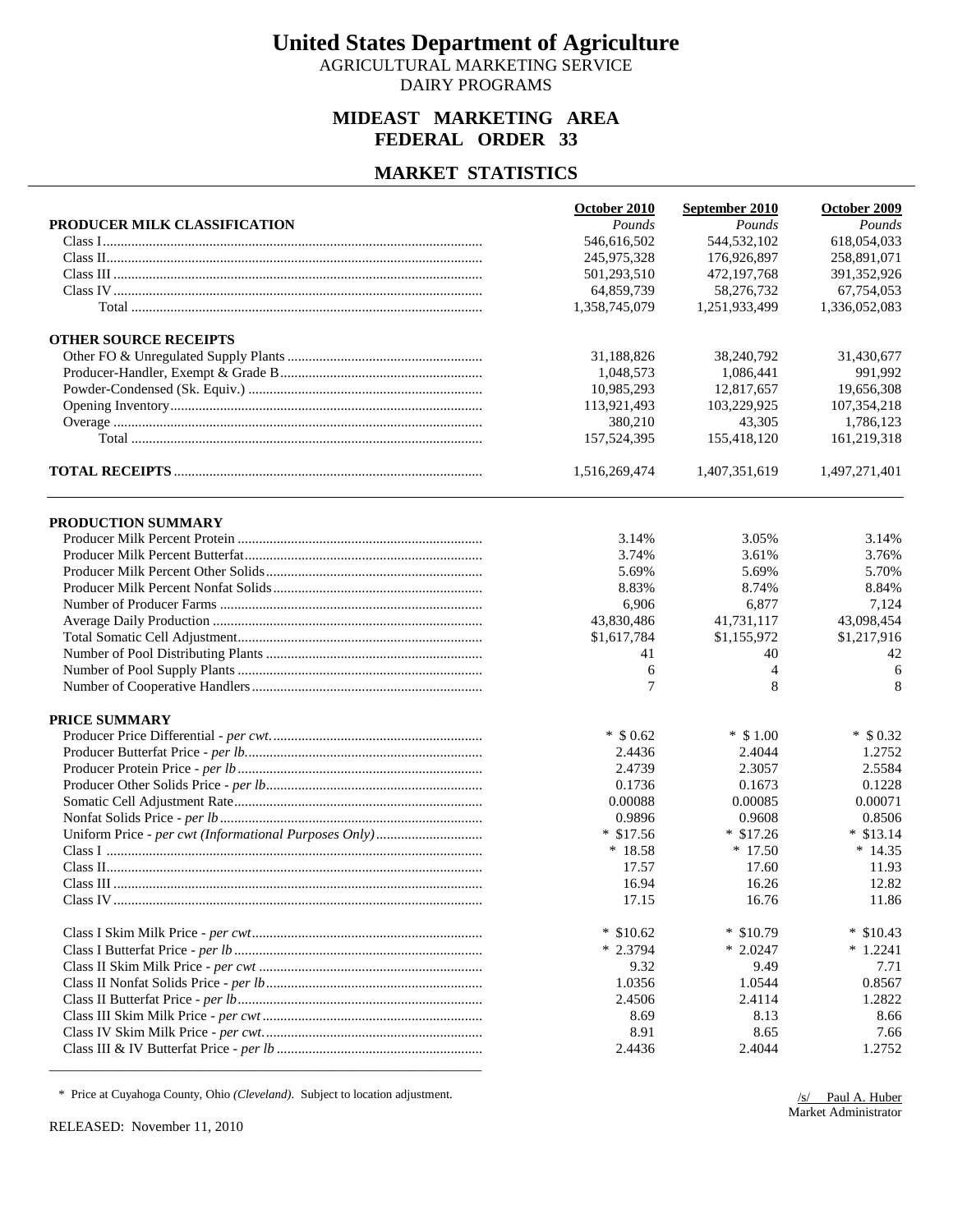AGRICULTURAL MARKETING SERVICE DAIRY PROGRAMS

### **MIDEAST MARKETING AREA FEDERAL ORDER 33**

#### **MARKET STATISTICS**

|                              | November 2010 | October 2010  | November 2009 |
|------------------------------|---------------|---------------|---------------|
| PRODUCER MILK CLASSIFICATION | Pounds        | Pounds        | Pounds        |
|                              | 557,114,011   | 546,616,502   | 575,772,484   |
|                              | 145,418,560   | 245,975,328   | 258,003,258   |
|                              | 456,212,343   | 501,293,510   | 403,821,498   |
|                              | 67,254,390    | 64,859,739    | 70,557,557    |
|                              | 1,225,999,304 | 1,358,745,079 | 1,308,154,797 |
| <b>OTHER SOURCE RECEIPTS</b> |               |               |               |
|                              | 29,351,466    | 31,188,826    | 25,508,242    |
|                              | 921,374       | 1,048,573     | 865,981       |
|                              | 10,821,132    | 10,985,293    | 15,315,391    |
|                              | 117,846,302   | 113,921,493   | 121,492,354   |
|                              | 612,285       | 380,210       | 260,538       |
|                              | 159,552,559   | 157,524,395   | 163,442,506   |
|                              | 1,385,551,863 | 1,516,269,474 | 1,471,597,303 |
| PRODUCTION SUMMARY           |               |               |               |
|                              | 3.18%         | 3.14%         | 3.13%         |
|                              | 3.82%         | 3.74%         | 3.76%         |
|                              | 5.70%         | 5.69%         | 5.70%         |
|                              | 8.88%         | 8.83%         | 8.83%         |
|                              | 6,831         | 6,906         | 7,178         |
|                              | 40,866,643    | 43,830,486    | 43,605,160    |
|                              | \$1,490,672   | \$1,617,784   | \$1,356,828   |
|                              | 41            | 41            | 41            |
|                              | 5             | 6             | 5             |
|                              | 7             | $\tau$        | 8             |
| PRICE SUMMARY                |               |               |               |
|                              | $*$ \$1.58    | $*$ \$ 0.62   | $*$ \$ 0.03   |
|                              | 2.2422        | 2.4436        | 1.4656        |
|                              | 2.1981        | 2.4739        | 2.6991        |
|                              | 0.1797        | 0.1736        | 0.1524        |
|                              | 0.00081       | 0.00088       | 0.00076       |
|                              | 1.0172        | 0.9896        | 0.9348        |
|                              | $*$ \$17.02   | $*$ \$17.56   | $*$ \$14.11   |
|                              | $*19.24$      | $*18.58$      | $*14.86$      |
|                              | 17.21         | 17.57         | 13.24         |
|                              | 15.44         | 16.94         | 14.08         |
|                              | 16.68         | 17.15         | 13.25         |
|                              | $*$ \$10.98   | $*$ \$10.62   | $*$ \$10.70   |
|                              | $*2.4695$     | * 2.3794      | $*1.2952$     |
|                              | 9.68          | 9.32          | 8.38          |
|                              | 1.0756        | 1.0356        | 0.9311        |
|                              | 2.2492        | 2.4506        | 1.4726        |
|                              | 7.87          | 8.69          | 9.27          |
|                              | 9.15          | 8.91          | 8.41          |
|                              | 2.2422        | 2.4436        | 1.4656        |

\* Price at Cuyahoga County, Ohio *(Cleveland)*. Subject to location adjustment.

RELEASED: December 10, 2010